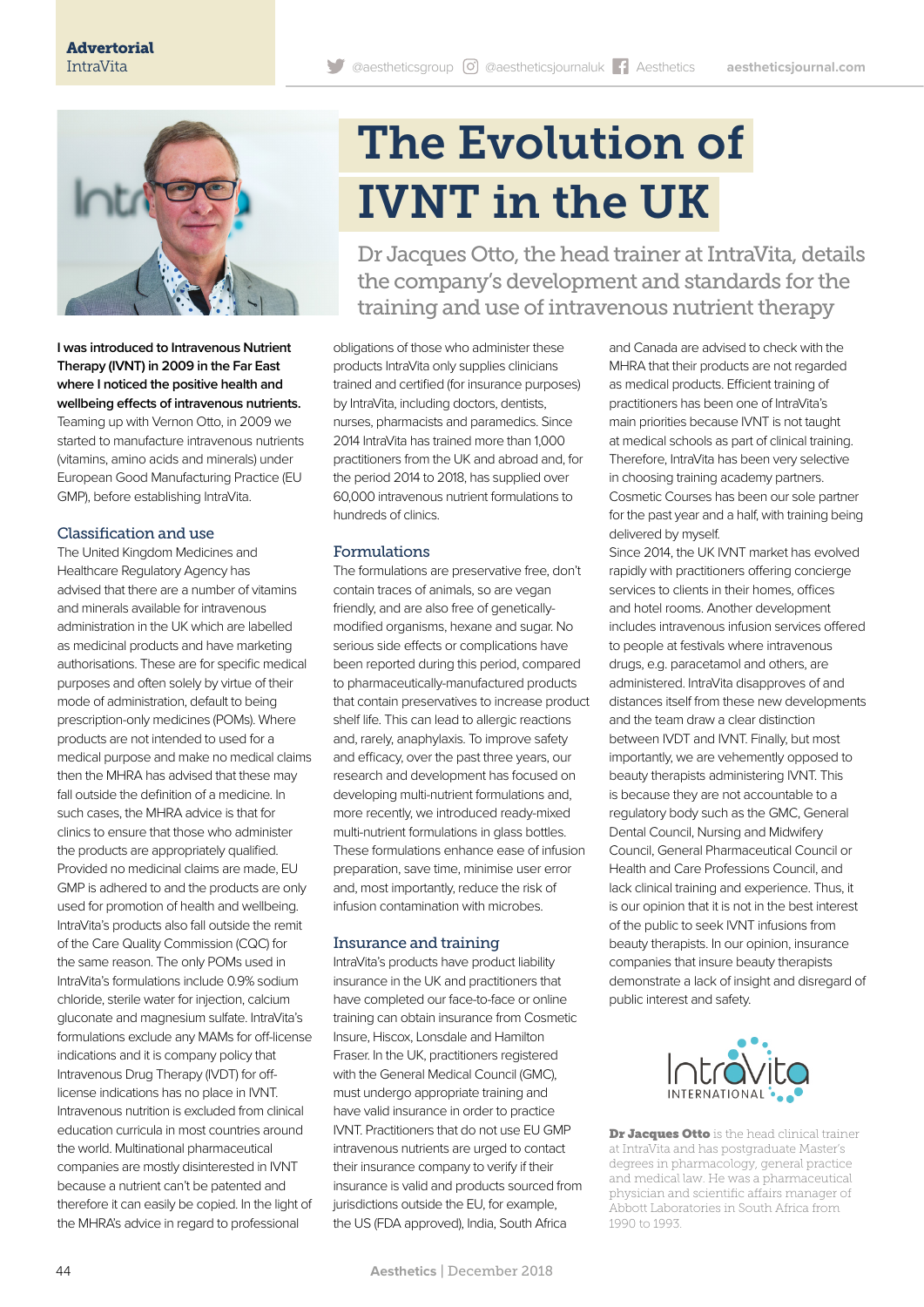

# My Experience

Medical director and founder of The IV Clinic and Ghosh Medical Group Dr Arun Ghosh shares his experiences of using and training in the use of IVNT

**I have been performing Intravenous Nutritional Therapy (IVNT) exclusively for more than three years and, during this time, I have seen the growth of the industry throughout the UK.**  Though we are behind our American counterparts, much can be learnt from their practices and their pitfalls. Our clinic has seen an increase in all demographics for this type of therapy; from the fitness and beauty industry to those worried about their health and nutrition. Personally I have trained on many of the different courses on offer, both here in the UK and abroad. Currently for practitioners, the standards of training differs hugely between companies and organisations. Companies also differ in their goals for IVNT benefits and client base. Clinical standards and guidelines are not the same throughout the different companies and their claims are often not based on any recognised controlled trials. This has led to much criticism in the way IVNT is being offered, from high street shops and home/hotel visits to expensive health clinics, and has contributed to patient complacency and concern regarding the use of IVNT.

AIMS is the first attempt in the UK to set standards of training and support for practitioners

#### **Standards of care**

There are always risks associated with any procedure and I have personally seen reactions and side effects from poor formulas and clinical guidelines, which in hindsight could easily have been avoided if the standards of training were higher and follow-up care was easy to access. The IV Clinic, as a result, tries to be at the forefront of setting these standards in terms of advertising and clinical administration. The IV Clinic has now grown into several clinics in the UK and abroad, and I have taken onboard clinicians across a variety of areas from acute care, oncology and community IV backgrounds. Included in my team are medical, pharmaceutical and nursing directors to create medical standards on par with NHS hospital and CQC levels of care. Currently there is no reason for other clinics to follow suit, but having a level set as high as this means I can reassure all of my clients and staff that their wellbeing is at the forefront of The IV Clinic's ethos.

#### **Tailoring treatment**

The IV Clinic team has now been well established and gathering feedback from our clinics has been our first aim in tailoring our IVNT menu for maximum benefit. All our practitioners have a good understanding of drip ingredients, osmolarity and infusion rates for safety, so are able to tailor IV drips for individual client's needs, rather than follow set menus. The IV Clinic has blood pathology levels, which are standard for all clients, as they are in many clinics in the US. We feel they are a vital part of the process in order to



demonstrate if and when IVNT is indicated, beneficial, and not harmful. The learning has not stopped for me; I continue to train on courses around the world to bring together global data and constantly look to improve our IVNT menu.

#### **Looking forward**

We are now aiming to hold trials to provide clear data comparing IVNT with placebo, alternative treatments and how much quicker goals are achieved when IVNT is introduced, whether they be nutritional, beauty or athletic. On a more long-term scale, we also aim to train those who want to bring their IVNT standards up to our level and advance their IVNT training to achieve results safely and gather data from our own collective trials.



Personally, I think that IVNT is very much in its infancy and we will see a huge amount of change in the coming years, for which I hope to be well prepared. If we are willing to learn from the experience of the aesthetics specialty we can correct many issues quickly at this infant stage, prior to it becoming over run and mismanaged by rogue practises. Thus, laying to rest many of the misconceptions that we see printed and, more importantly, reassure the public over the safety of IVNT. The

Association of Intravenous Micro-nutritional Supplementation (AIMS) is the first attempt in the UK to set standards of training and support for practitioners. It offers a chance for companies to try to pull together and set clear standards across the board. Self regulation is the first step in raising the level of IVNT and public reassurance, so I would urge all practitioners looking to offer IVNT to sign up to AIMs.